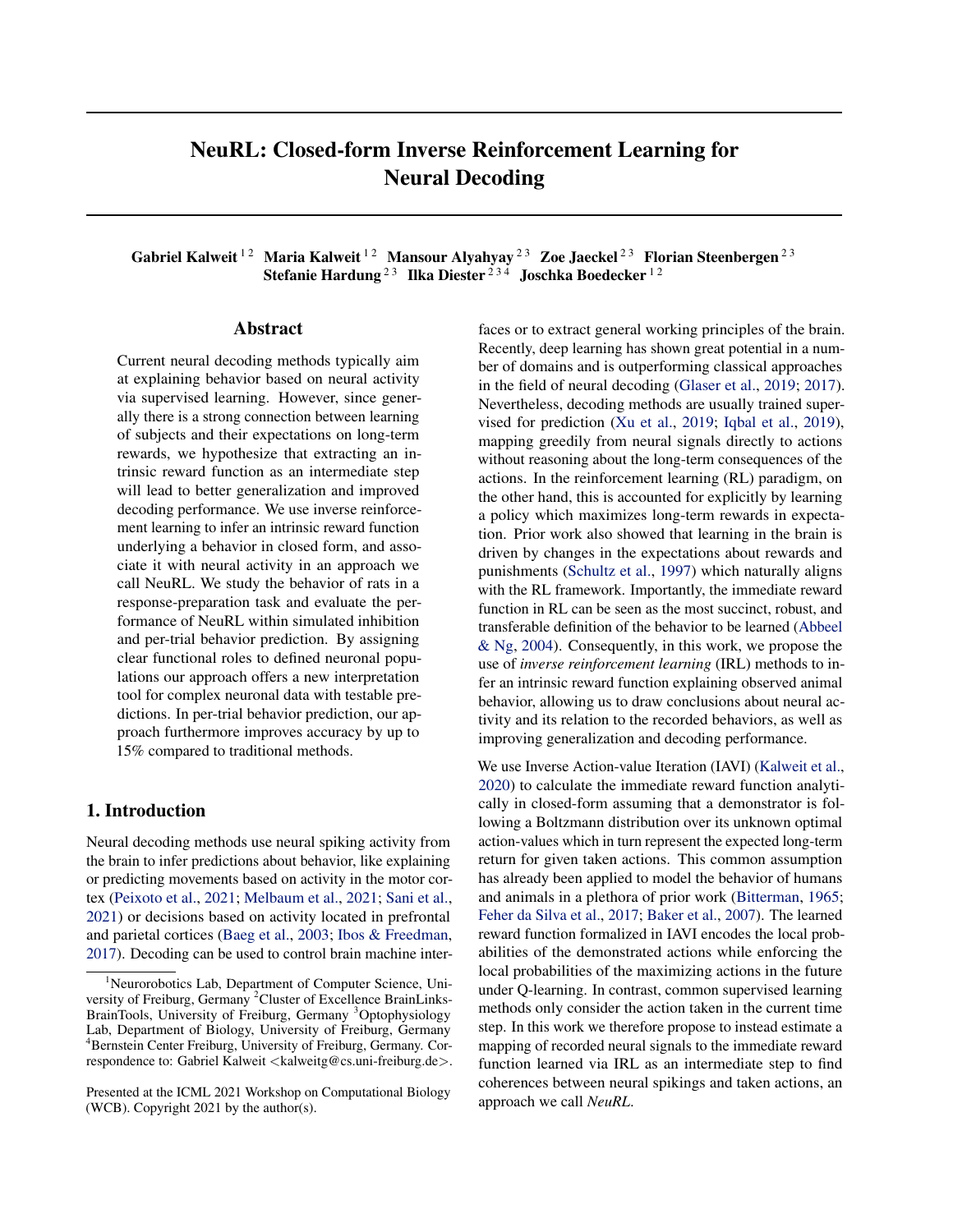<span id="page-1-0"></span>To this end, we study the behavior of rats in a responsepreparation task where rats ought to hold a lever until a cue (vibration to the paw) indicates that the animal should release. If the rats release within an allowed response window, they receive sugar water as reward. The data is recorded with electrodes spanning all cortical layers. All recorded neurons are from the Rostral Forelimb Area (RFA), which strongly contributes to planning and preparing for movements, with some having a direct connection to the Caudal Forelimb Area (CFA), responsible for motor execution.

Our contributions are threefold. First, we formalize NeuRL, a neural decoding method based on inverse action-value iteration. Second, we evaluate the performance of NeuRL within the simulated inhibition of neurons projecting from RFA to CFA and provide a comparison to real-world experimental data. Third, we evaluate NeuRL in per-trial behavior prediction showing state-of-the-art performance.

## 2. Background

Here we fix notation and introduce RL and IRL formally.

#### 2.1. (Inverse) Reinforcement Learning

We model the task of neural decoding in the RL framework, where an agent (here a rat) acts in an environment as shown in Figure 1. Following policy  $\pi$  by applying action  $a_t \sim \pi$  from *n*-dimensional action-space A in state s<sub>t</sub>, it reaches some state  $s_{t+1} \sim M$  according to stochastic transition model  $M$  and receives scalar reward  $r_t$  in each discrete time step  $t$ . The agent has to adjust its policy  $\pi$  to maximize the expectation of long-term return  $R(s_t) = \sum_{t'>=t} \gamma^{t'-t} r_{t'}$ , where  $\gamma \in [0,1]$  is a discount factor. The action-value function then represents the expected long-term value of an action when following policy  $\pi$ thereupon, i.e.  $Q^{\pi}(s_t, a_t) = \mathbf{E}_{a_{t'>t} \sim \pi, s_{t'>t} \sim \mathcal{M}}[R(s_t)|a_t].$ From the optimal action-value function  $\widetilde{Q}^*$  one can easily derive a corresponding optimal policy  $\pi^*$  by maximization.

IRL recovers a reward function from observed trajectories from expert policy  $\pi^{\mathcal{E}}$  under the assumption that the agent was (softly) maximizing the induced expected long-term return. Previous work solved this problem based on different approaches, such as e.g. Max Entropy IRL [\(Ziebart et al.,](#page-4-0) [2008\)](#page-4-0).

### 2.2. Action-value Iteration

We focus on the case of finding the optimal policy via modelbased Action-value Iteration. The Q-function, represented by a table with entries for every state and action, gets updated in every iteration  $k$  based on the Bellman optimality equation with a given transition model  $\mathcal{M}$ :

$$
Q_k(s_t, a_t) \leftarrow r_t + \gamma \max_a \mathbf{E}_{s_{t+1} \sim \mathcal{M}}[Q_{k-1}(s_{t+1}, a))].
$$



Figure 1. Response-preparation task in a reinforcement learning setting. A rat acts in a behavioral chamber with a lever and a sugar port. Our proposed framework infers an intrinsic scalar reward function of the rats behavior via closed-form inverse reinforcement learning and maps neural signals to these rewards.

# 3. Method

In this section, we describe how to infer the scalar underlying reward function of a rats behavior, as well as the supervised approximation of this scalar reward as a weighted combination of neural signals.

#### 3.1. Estimation of intrinsic reward

We assume that the subject follows a stochastic policy  $\pi^{\mathcal{E}}$ with an underlying Boltzmann distribution according to its optimal action-value function which is unknown.

As proposed in [\(Kalweit et al.,](#page-4-0) [2020\)](#page-4-0), defining:

$$
\eta_s^a := \log(\pi^{\mathcal{E}}(a|s)) - \gamma \max_{a'} \mathbf{E}_{s' \sim \mathcal{M}}[Q^*(s', a')],
$$

leads to the immediate reward:

$$
r(s, a) = \eta_s^a + \frac{1}{n-1} \sum_{b \in \mathcal{A}_a} r(s, b) - \eta_s^b,
$$

where  $A_{\bar{a}} := A \setminus \{a\}$ . The resulting system of linear equations can be solved with least squares. We start by estimating the immediate reward for all terminal states and then go through the MDP in reverse topological order based on model M. As can be seen in Section [5,](#page-3-0) the Boltzmann distribution induced by the optimal action-value function on this learned reward is *equivalent* to the arbitrary demonstrated behavior distribution (proof in [\(Kalweit et al.,](#page-4-0) [2020\)](#page-4-0)). IAVI thus returns a scalar reward function which precisely encodes the recorded behavior of subject rats as an intermediate result which can then be used for neural decoding.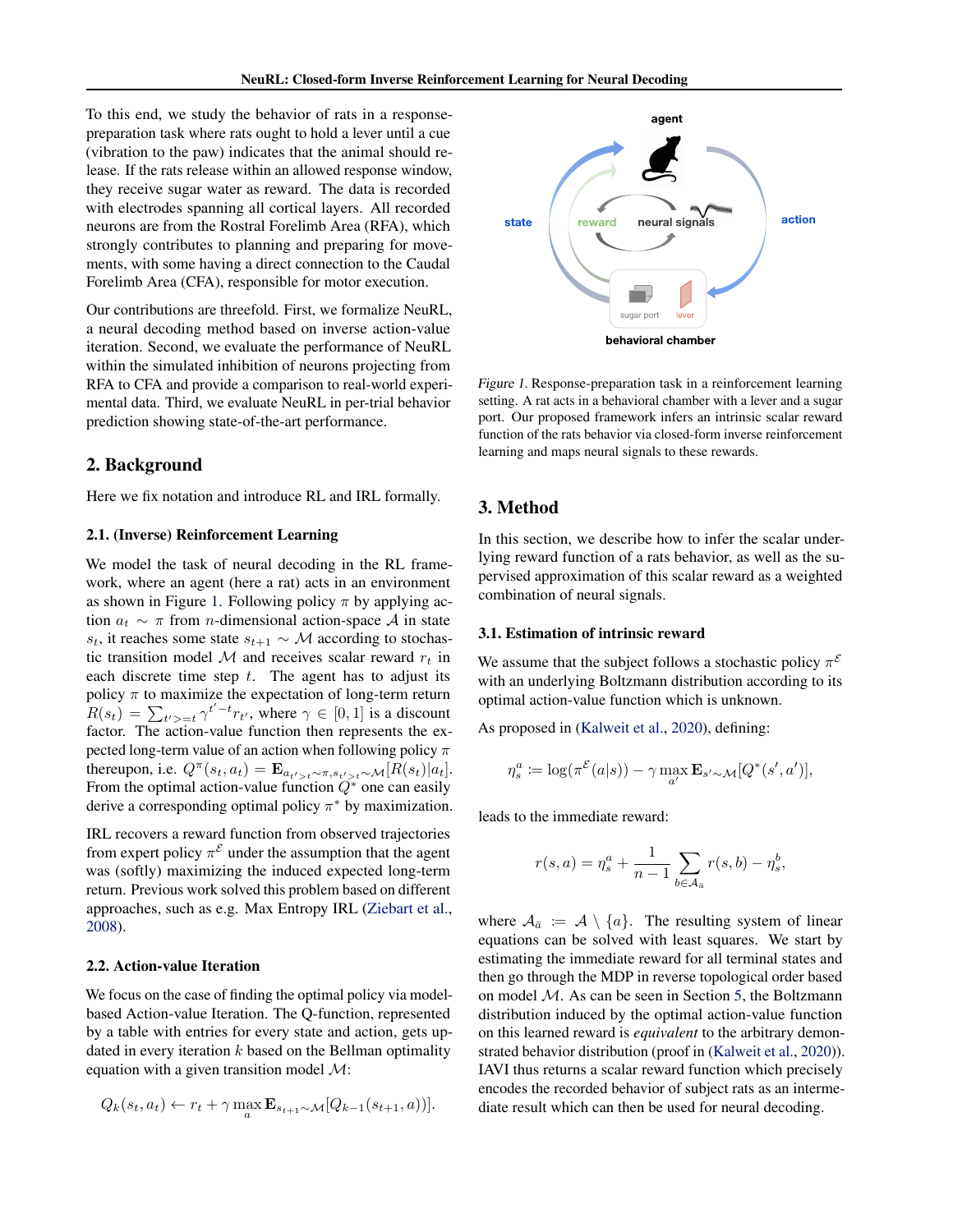<span id="page-2-0"></span>

Figure 2. Transition graph for the MDP of the described responsepreparation task. In the initial state, the rat presses the lever. If the rat does not release, it ends up in the next state, where the time is discretized with 0.2 s steps. If the rat relases after the cue in a time span of 0.6 s, the trial was a success and it gets rewarded.

#### 3.2. Mapping of neural spiking to intrinsic reward

As second step, we map recorded neural spikes to the found intrinsic reward function in order to draw conclusions about the recorded behavior based on neural activity. We hence assume the immediate reward function to be a projection  $r(s, a) = \rho(\Phi(s)|\theta^{\rho})$ , where  $\rho$  is a parameterized function of features with parameters  $\theta^{\rho}$ , e.g. a linear combination or a neural network, and  $\Phi(s) = (\Phi_1(s), \dots, \Phi_m(s))^{\top}$  the vector of  $m$  features based on the recordings of  $m$  neurons, such as the mean. We can fit parameters  $\theta^{\rho}$  according to the class of function approximator, e.g. either by least squares or gradient descent, on the difference between reward and prediction. The mapping can then be used to predict the resulting behavior based on neural spiking  $\Phi(s)$  in new situations. Further, we can simulate how rats will behave if the spiking of certain neurons is inhibited or changed.

## 4. Experimental Design

In this section, we explain the experimental design.

#### 4.1. Response-Preparation Task

A total of six rats (two for the neural recordings used in our experiments and four for the real-world inhibition experiments) were placed into a behavioral chamber with one lever and a reward port (see Figure [1\)](#page-1-0). To complete the task and get the reward (sucrose water), the rats had to hold the lever for 1.6 s until a vibration to the paw occurs as a cue to release. The trial was considered correct if the rat released within  $0.6$  s. The rats were only rewarded for correct trials and were trained for 40 sessions over the course of two months. The data set comprises recordings of 30 neurons and 104 trials of rat 1 and 33 neurons and 184 trials of rat 2.

#### 4.2. MDP Formulation

We model a simplified version of the response-preparation task as Markov Decision Process (MDP), where we consider the task after the press of the lever. The MDP is defined as a four-tuple  $\langle S, A, M, r \rangle$ , where the set of states is defined by  $S = \{0.0 \text{ s}, 0.2 \text{ s}, \dots, 1.2 \text{ s}\}\ \cup$  ${Before Cue, Cue, After Cue, After Cue<sub>1</sub>, After Cue<sub>2</sub>, ...,}$ Time to Release, Late Release} ∪ {Success, Failure}, discretizing the time into chunks of 0.2 s. In every state, the rat can pick an action from action space  $A = \{\text{stay}, \text{release}\}.$ We define the MDP to have deterministic transitions. An overview is given in Figure 2. In the following, we consider the reward function  $r : \mathcal{S} \times \mathcal{A} \mapsto \mathbb{R}$  to be unknown.

### 4.3. Inhibition

To inhibit neurons *in vivo*, we expressed the light gated inhibitory opsin enhanced Natronomonas pharaonis Halorhodopsin (eNpHr3.0 [\(Gradinaru et al.,](#page-4-0) [2008\)](#page-4-0)) specifically targeting RFA to CFA projecting neurons in four trained rats. For this we injected a local Adeno Associated Virus (AAV)-based vector carrying the cre-dependent eNpHr construct into RFA and a retrograde traveling viral vector (retroAAV [\(Tervo et al.,](#page-4-0) [2016\)](#page-4-0)) providing cre recombinase into CFA. Thereby the opsin is only expressed in neurons projecting from RFA to CFA. Experiments were conducted 12 weeks after injection to allow high levels of opsin expression. In 25% of the trials, continuous light was delivered to RFA via optical fibers during the vibration cue.

#### 4.4. Models

In the inhibition experiments, we compare NeuRL to realworld evidence. In the behavior prediction experiments, we compare NeuRL to a random controller, logistic regression (LR) and non-linear classification via neural-networks (NNC), which map directly from neural signal features to actions. For NeuRL and NNC, we optimized the hyperparameters with random search according to the configuration space in Table 1 with 500 sampled configurations each.

| Hyperparameter | <b>Configuration Space</b>    |  |  |
|----------------|-------------------------------|--|--|
| #updates       | [5000, 10000, 20000]          |  |  |
| batch size     | [16, 64, 256]                 |  |  |
| hidden dim     | [50, 100, 200]                |  |  |
| num layers     | $[2^*, 3^{**}, 4]$            |  |  |
| learning rate  | $[10^{-3}, 10^{-4}, 10^{-5}]$ |  |  |

Table 1. Configuration space for hyperparameter optimization. Incumbent in bold for (\*) rat 1 and (\*\*) rat 2.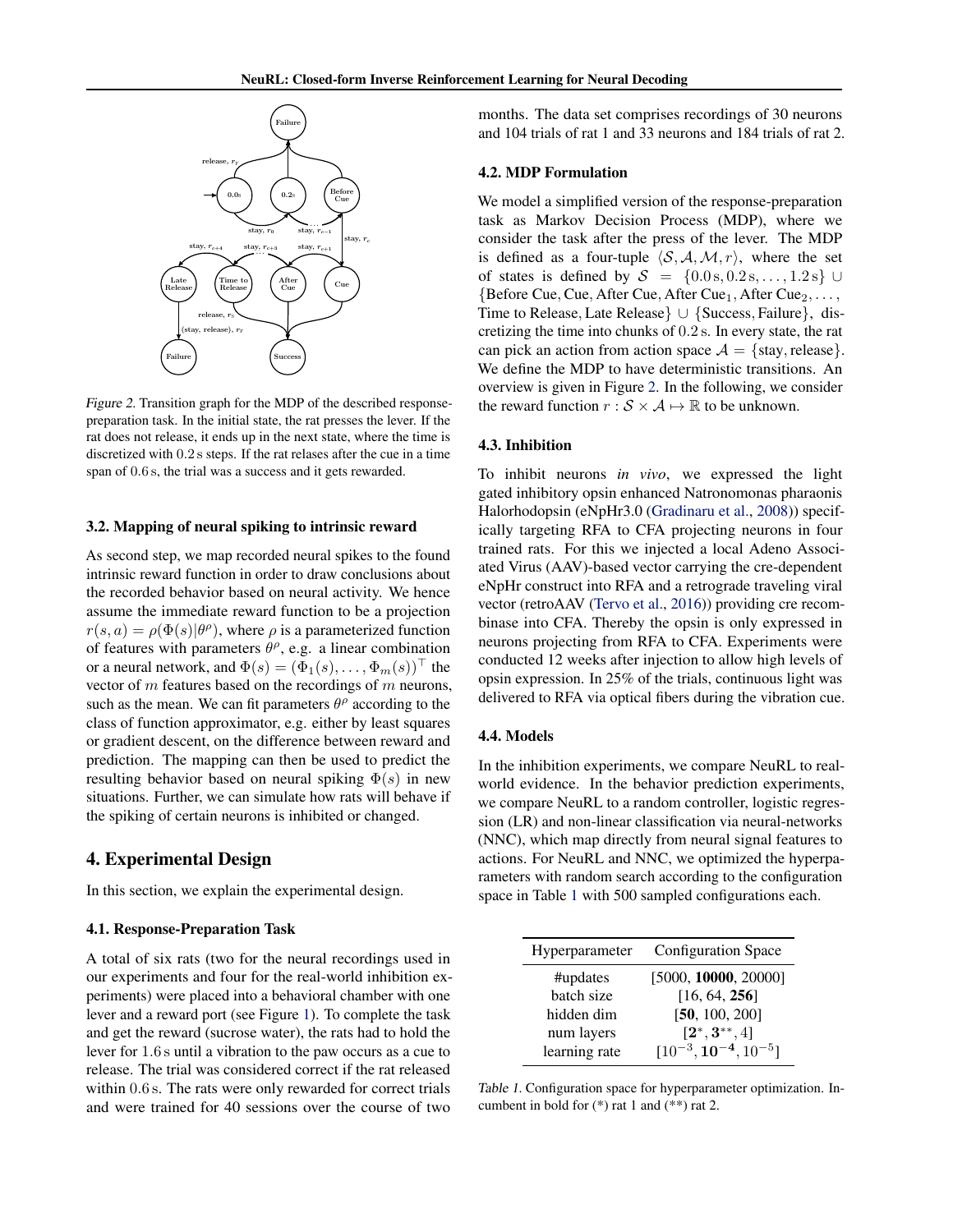NeuRL: Closed-form Inverse Reinforcement Learning for Neural Decoding

<span id="page-3-0"></span>

|              |                  | Rat 1             |                  |                    | Rat 2            |                  |
|--------------|------------------|-------------------|------------------|--------------------|------------------|------------------|
|              | Exact Match      | Near 1 Match      | Near 2 Match     | <b>Exact Match</b> | Near 1 Match     | Near 2 Match     |
| <b>NeuRL</b> | $0.36(\pm 0.11)$ | $0.49 (\pm 0.13)$ | $0.59(\pm 0.09)$ | $0.44 (\pm 0.09)$  | $0.62(\pm 0.06)$ | $0.70(\pm 0.11)$ |
| NNC          | $0.21(\pm 0.09)$ | $0.28(\pm 0.12)$  | $0.37(\pm 0.17)$ | $0.34(\pm 0.10)$   | $0.46(\pm 0.09)$ | $0.52(\pm 0.10)$ |
| LR.          | $0.15(\pm 0.07)$ | $0.19(\pm 0.10)$  | $0.29(\pm 0.08)$ | $0.33(\pm 0.09)$   | $0.41(\pm 0.08)$ | $0.47(\pm 0.10)$ |
| Random       | $0.04(\pm 0.07)$ | $0.20 (\pm 0.13)$ | $0.29(\pm 0.15)$ | $0.12(\pm 0.06)$   | $0.38(\pm 0.07)$ | $0.46(\pm 0.10)$ |

Table 2. Mean prediction accuracy of release time step for 10-fold cross validation on subject rat 1 and 2.

# 5. Experimental Results

We first learn the intrinsic reward functions based on the recorded trajectories and the above defined MDP formulation via IAVI. As can be seen in Figure 3, the learned and the real release distributions are identical, which shows that the scalar reward functions being found precisely explain the release distribution for each rat.



Figure 3. Release distribution, learned reward and the resulting Boltzmann distribution after applying Q-learning on the reward for (top) rat 1 and (bottom) rat 2 over all trials. Dashed lines indicate the time span in which the rats ought to release.

For the inhibition simulation, we calculate the feature matrices accumulating the neural spikings by using an incremental mean over all trials for each rat and compute the weights  $\theta$  via least squares, assuming a linear combination of the state features as described in Section [3.2.](#page-2-0) We then randomly sample 60% of neurons projecting from RFA to CFA (which corresponds to the expected efficacy of viral manipulation in practice) and set the respective features within the allowed response window to zero (analogously to the real-world inhibition experiments). For each rat, we derive a stochastic policy from the Boltzmann distributions after Q-learning on the inhibition rewards induced by the modified feature matrices and sample releases from these policies. The resulting reaction times (time between cue and release in correct trials) for real and simulated inhibitions are summarized for all rats in Figure 4. The model provided by NeuRL captures the tendency towards higher reaction times found in the real-world experiments consistently for both rats. The difference in absolute numbers result from different subject rats for neural recording (basis for NeuRL) and real-world inhibition experiments.

To evaluate the performance of release behavior prediction, we split the data set into different training and test sets using 10-fold cross-validation over all trials of a rat. We take the neural spikings per time-step and trial as features to allow for per-trial prediction and use a neural network as function approximator. Since the resulting features are very sparse, we further append the time spent since trial initiation to the feature space. We compare NeuRL to NNC, LR and a random controller, considering a release prediction in a trial whenever a resulting controller assigns a probability of  $> \epsilon$ (here we set  $\epsilon = 0.6$ ) to the action of release in a certain time step. Results are shown in Table 2. NeuRL is able to correctly predict the releases in the test set by 36% and 44%, respectively, for the two rats and exceeds the performance of all baselines by a large margin, also when considering near matches within one or two time steps.



Figure 4. Mean reaction times and standard error for (left) rat batch 1 without and with simulated inhibition of 60% of RFA to CFA neurons and (right) rat batch 2 with and without real inhibition. In both cases, the reaction time increases with inhibition.

# 6. Conclusion

We introduced NeuRL, a two-step neural decoding method that first infers the true underlying immediate scalar reward function of a subject and then maps recorded neural spiking to this immediate reward. In simulated inhibition, our model was able to recover an effect of higher reaction times for the inhibition of neurons projecting from RFA to CFA shown in real-world experiments. In per-trial behavior prediction, our model achieved by far the best results, underlining the importance of reward prediction. Thus, our approach offers a novel and powerful interpretation tool for complex neuronal data, increasing the quality of behavioral predictions.